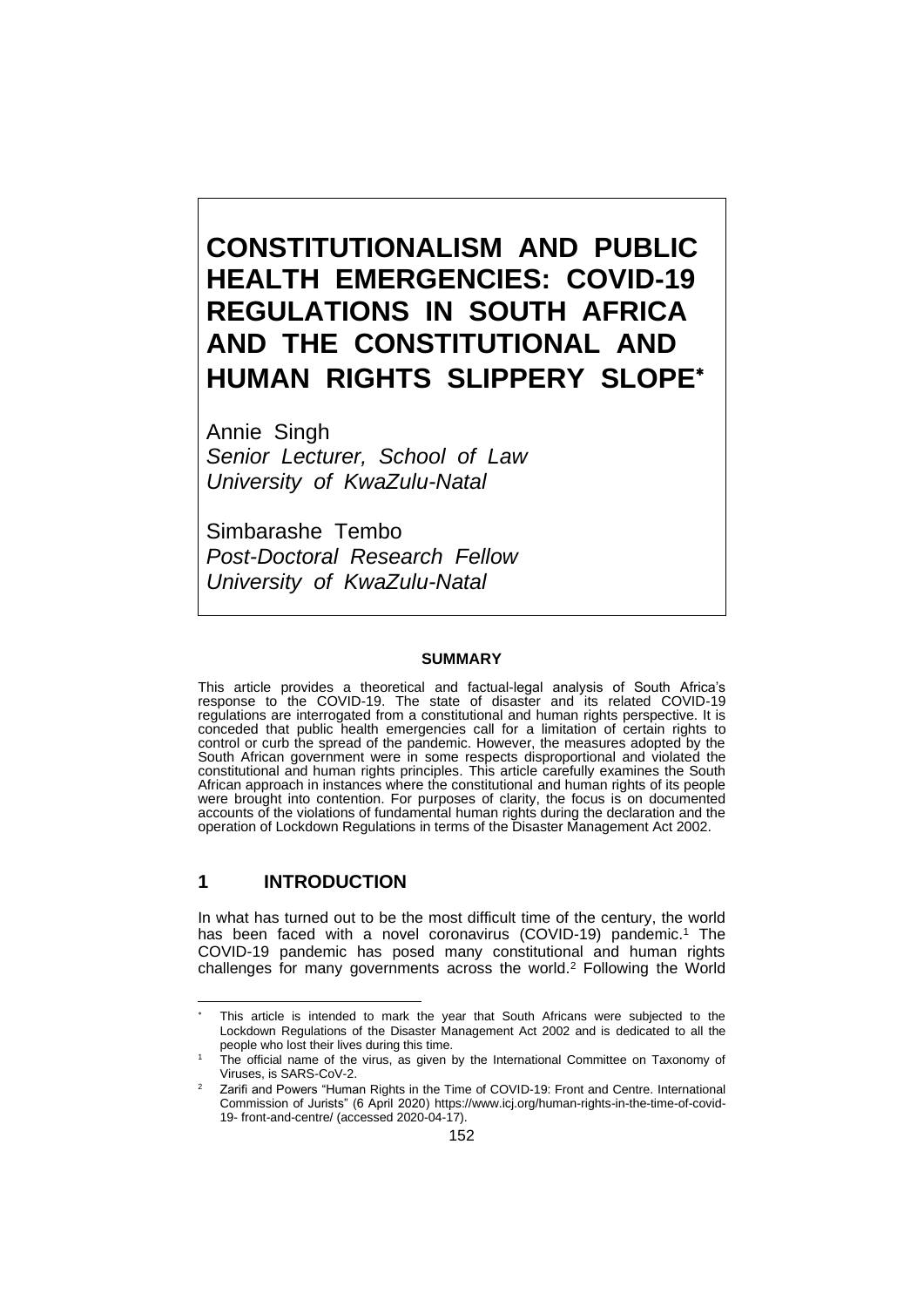Health Organisation's recommendations, various governments adopted multi-pronged measures to curb the spread of the virus. At the beginning of the pandemic, the World Health Organisation (WHO) Director-General Dr Tedros Ghebreyesus called for solidarity and not stigma related to the virus. However, no substantial guidelines on how countries could adopt public health measures to protect the public while respecting human rights were provided.<sup>3</sup> This resulted in various states invoking their emergency powers that include nationwide lockdowns, travel restrictions, and curfews among others. <sup>4</sup> These declarations have been accompanied by regulations that limit people's freedom of movement, freedom of assembly, freedom of association, and freedom of expression among others. <sup>5</sup> Restrictions imposed by governments have various constitutional and human rights implications and, in some cases, have resulted in constitutional challenges in one form or another. This calls for a critical examination of the implications of public health emergencies on constitutionalism and human rights which forms the context of this article. According to Odigbo "during the 2019–20 coronavirus pandemic, human rights violations including censorship, discrimination, arbitrary detention and xenophobia have been the reported atrocities in different parts of the world". <sup>6</sup> Some of these derogations were a blatant violation of human rights norms and principles.

 Richardson and Devine have cautioned that "well-meaning but poorly considered restrictions in the name of combatting COVID-19 threaten to undermine hard-won human rights protections [...]".<sup>7</sup> It is conceded that in times of public health emergencies, it may be necessary to limit certain rights to achieve public health objectives. Both South African law and international law provide for permissible limitations of rights. The permissible limitation requirement entails that it is not sufficient for any government to merely pronounce that its actions are necessary but that they should also be necessary, proportionate, and reasonable.<sup>8</sup> There is, thus, an obligation on the government to provide adequate and transparent justification for the measures taken.<sup>9</sup> Culture of justification is one cardinal principle of

<sup>3</sup> Yamim and Habibi "Human Rights and Coronavirus: What's at Stake for Truth, Trust, and Democracy?" [https://www.hhrjournal.org/2020/03/human-rights-and-coronavirus-whats-at](https://www.hhrjournal.org/2020/03/human-rights-and-coronavirus-whats-at-stake-for-truth-trust-and-democracy/)[stake-for-truth-trust-and-democracy/](https://www.hhrjournal.org/2020/03/human-rights-and-coronavirus-whats-at-stake-for-truth-trust-and-democracy/) (accessed 2020-05-25).

<sup>4</sup> Thomson and Ip "COVID-19 Emergency Measures and the Impending Authoritarian Pandemic" 2020 *Journal of Law and the Biosciences*.

<sup>&</sup>lt;sup>5</sup> Gonese, Shivamba and Meerkotter "A Legal Overview of the Impact of COVID-19 on Justice and Rights in Southern Africa" SALC Policy Brief 1 (May 2020) [https://www.southernafricalitigationcentre.org/wp-content/uploads/2020/05/Policy-brief-1-of-](https://www.southernafricalitigationcentre.org/wp-content/uploads/2020/05/Policy-brief-1-of-2020-COVID-laws.pdf)[2020-COVID-laws.pdf](https://www.southernafricalitigationcentre.org/wp-content/uploads/2020/05/Policy-brief-1-of-2020-COVID-laws.pdf) (accessed 2020-07-2020).

<sup>6</sup> Odigbo, Eze and Odigbo "COVID-19 Lockdown Controls and Human Rights Abuses: The Social Marketing Implications" 2020 2(45) *Emerald Open Research* 3.

 $7$  Richardson and Devine "Emergencies End Eventually: How to Better Analyze Human Rights Restrictions Sparked by the COVID-19 Pandemic Under the International Covenant on Civil and Political Rights" 2020 42 *Michigan Journal of International Law.*

Rautenbach "Proportionality and the Limitation Clauses of the South African Bill of Rights" 2014 17(6) Potchefstroom Electronic Law Journal 2229-2267.

See Quinot "Regulatory Justification and Coordination in South Africa" (29 April 2020) The Regulatory Review [https://www.theregreview.org/2020/04/29/quinot-regulatory-justification](https://www.theregreview.org/2020/04/29/quinot-regulatory-justification-coordination-south-africa/)[coordination-south-africa/](https://www.theregreview.org/2020/04/29/quinot-regulatory-justification-coordination-south-africa/) (accessed 2020-11-27).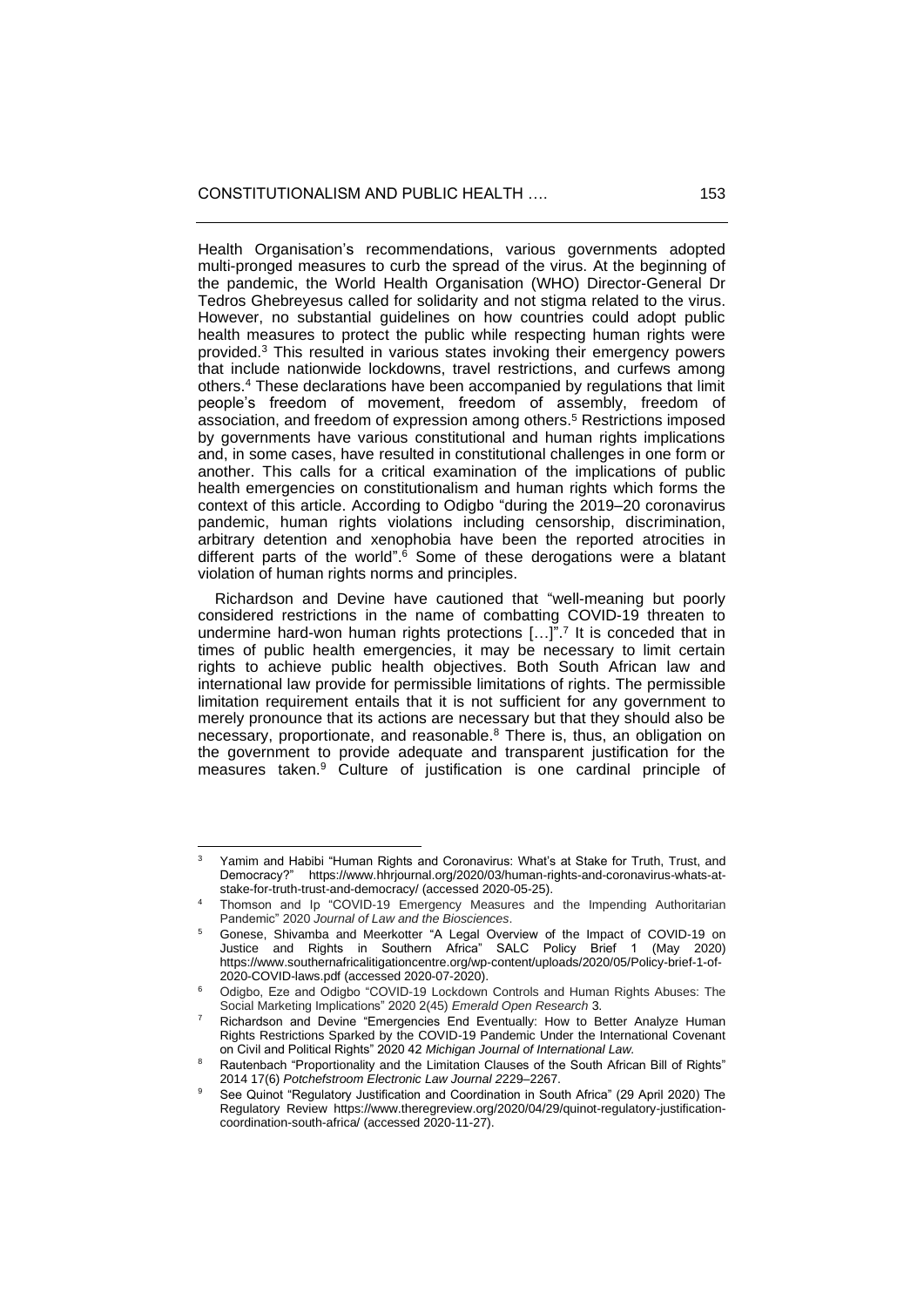democracy which the government cannot abrogate from.<sup>10</sup> Labuschagne notes:

"The regulations promulgated under the state of disaster, which include the criminalisation of those not adhering to these regulations, have been criticised for being disproportionate and more akin to those promulgated under a state of emergency."<sup>11</sup>

In dealing with the pandemic, it is essential that democratic principles are adhered to legitimise government action, not only in the eyes of the law but also in the eyes of the public as they are a major stakeholder in curbing the spread of the virus. In the following sections, through an analysis of the theoretical and factual legal challenges, we scrutinise South Africa's response to the COVID-19 pandemic and analyse the constitutional validity of some of the measures adopted to curb the spread of the pandemic during the period from 18 March 2020 to 31 December 2020. It is submitted that certain restrictions on human rights imposed by the South African government were too invasive and cannot pass the constitutional muster.

### **2 THEORETICAL ASSUMPTIONS OF PUBLIC HEALTH EMERGENCIES' LEGAL RESPONSE**

Public health emergencies place enormous challenges on governments tasked to combat the spread and minimise the effects of the disease on the health system as well as the economy.<sup>12</sup> Public health emergencies invoke the powers of the state to make pronouncements that seek to ensure people's health as well as "to constrain the autonomy, privacy, liberty, proprietary, or other legally protected interests of individuals for the common good". <sup>13</sup> As a result, these powers create fundamental constitutional and legal challenges and can pose a serious threat to the current constitutional order. According to Fombad and Abdulrauf:

"Because the legal framework regulating the conduct of governments during states of emergency was often weak, countries generally experienced high levels of repression and human rights abuses."<sup>14</sup>

Villareal argues that public health emergency powers may result in one or more of the following possibilities: the first possibility involves "the rule of

<sup>10</sup> Klaaren "Human Rights & South African Constitutionalism: An Interdisciplinary Perspective on Debates over the Past Twenty Years" 2014 38(1) *Ufahamu: A Journal of African Studies*.

Labuschaigne "Ethicolegal Issues Relating to the South African Government's Response to COVID-19" 2020 13(1) *South African Journal of Bioethics and Law* 26.

Centre for Democracy and Law "Maintaining Human Rights During Health Emergencies. Brief on Standards Regarding the Right to Information" (May 2020) [https://www.argentina.gob.ar/sites/default/files/rti-and-covid-19-briefing.20-05-27.final\\_.pdf](https://www.argentina.gob.ar/sites/default/files/rti-and-covid-19-briefing.20-05-27.final_.pdf) (accessed 2020-07-17).

<sup>13</sup> Gostin "A Theory and Definition of Public Health Law" 2007 10 *Journal of Health Care Law and Policy* 1.

<sup>14</sup> Fombad and Abdulrauf "Comparative Overview of the Constitutional Framework for Controlling the Exercise of Emergency Powers in Africa" 2020 10(2) *African Human Rights Law Journal* 376‒411.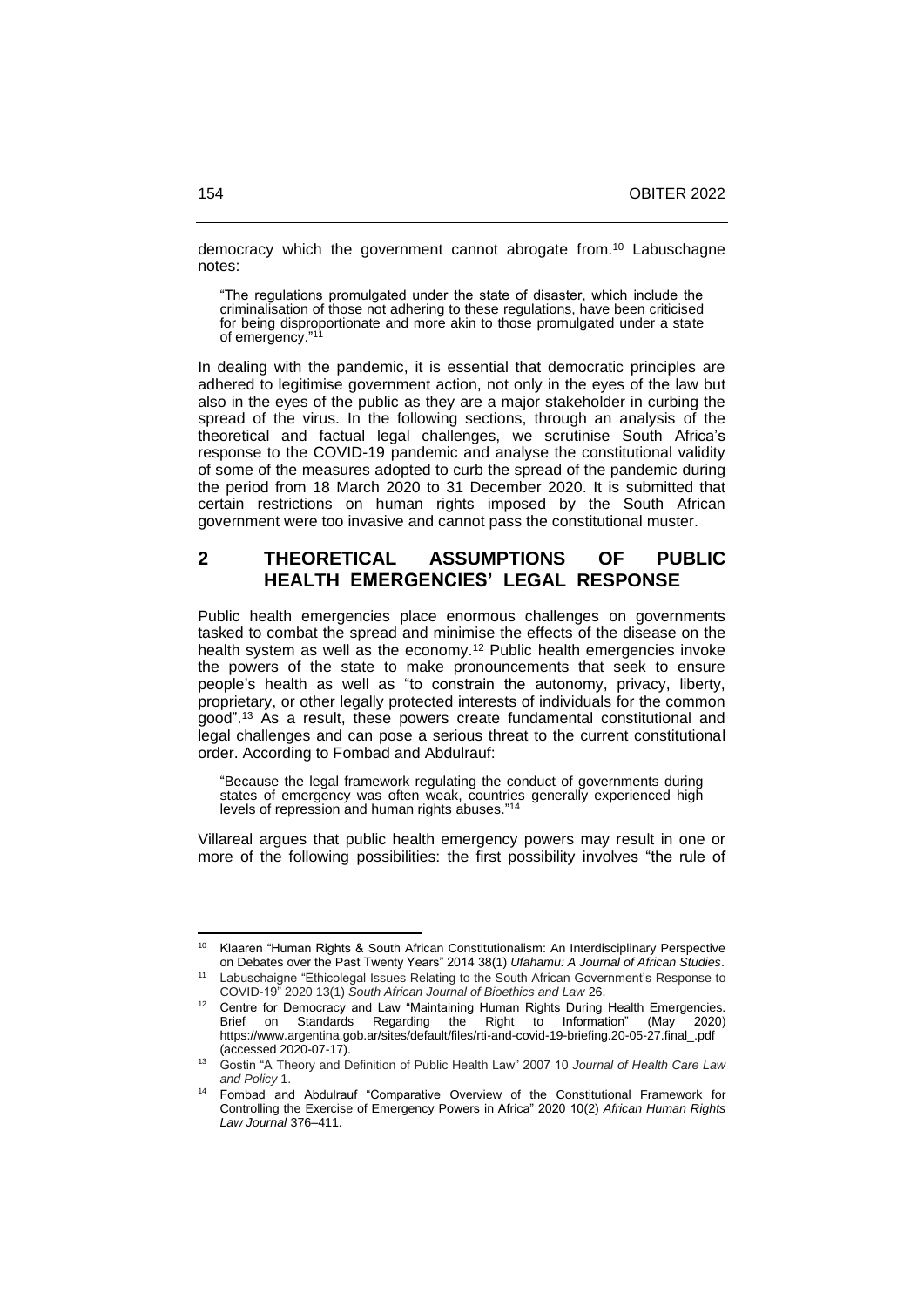law" or "business as usual" model archetype.<sup>15</sup> In this model, the response to the emergence is framed within the existing or current ordinary legal framework.<sup>16</sup> This means that existing legislation is relied on to contain the public health emergence. In this model, the government does not enact new legislation, regulations, or decrees, and does not adopt other extraordinary measures "since they are provided for in a predetermined framework also available during times of normalcy". <sup>17</sup> It should be noted that emergencies in this model generally do not lead to an upset of the existing legal framework.

 The second is the "the constitutional dictatorship" model-archetype, "in which emergencies lead to exceptional and temporary regimes wherein ordinary norms no longer apply".<sup>18</sup> This basically involves a subliminal suspension of the rule of law but this is done within the confines of a predetermined legal framework that operates on a temporary basis and does not apply during a period of normalcy.<sup>19</sup> This framework is guarded against abuse by a host of substantive and procedural requirements. The third and final is the "extra-legal" model-archetype, in which the government action is justified not by law but by necessity. The culture of legal justification does not exist in this model. There is little to no legal regulation of the emergency.<sup>20</sup> The emergency situation may very well be open to abuse. This supposition is supported by Thompson and Ip:

"The COVID-19 pandemic has nevertheless sparked authoritarian political behavior worldwide, not merely in regimes already considered to be disciplinarian or tyrannical but also in well-established liberal democracies with robust constitutional protections of fundamental rights. Authoritarian governance in the name of public health intervention is understood in the present context as being characterized by diverse combinations of governmental and administrative overreach, the adoption of excessive and disproportionate emergency measures, override of civil liberties and fundamental freedoms, failure to engage in properly deliberative and transparent decision-making, highly centralized decision-making, and even the suspension of effective democratic control."<sup>21</sup>

As such, health emergencies burden states with regulatory measures that pose a serious challenge to the very existence and sustenance of human rights and constitutionalism. If unchecked, the measures instituted can degenerate the entire political system into totalitarianism.

## **3 SOUTH AFRICA'S RESPONSE TO COVID-19**

The COVID-19 pandemic was declared as a public health emergency by the World Health Organisation.<sup>22</sup> On the 27 of January 2020, South Africa's

<sup>15</sup> Villarreal "Public Health Emergencies and Constitutionalism Before COVID-19: Between the National and the International" in Albert and Roznai *Constitutionalism Under Extreme Conditions* (2020) 217‒238.

<sup>16</sup> *Ibid.*

 $17$  *Ibid.*<br> $18$  *Ibid.* 

 $18$  *Ibid.*<br> $19$  *Ibid.* 

 $19$  *Ibid.*<br> $20$  *Ibid* 

 $^{20}$  *Ibid.*<br> $^{21}$  There

<sup>21</sup> Thomson and Ip 2020 *Journal of Law and the Biosciences*.

<sup>22</sup> World Health Organisation, 2020. Statement on the second meeting of the International Health Regulations (2005) Emergency Committee regarding the outbreak of novel coronavirus (2019-nCoV).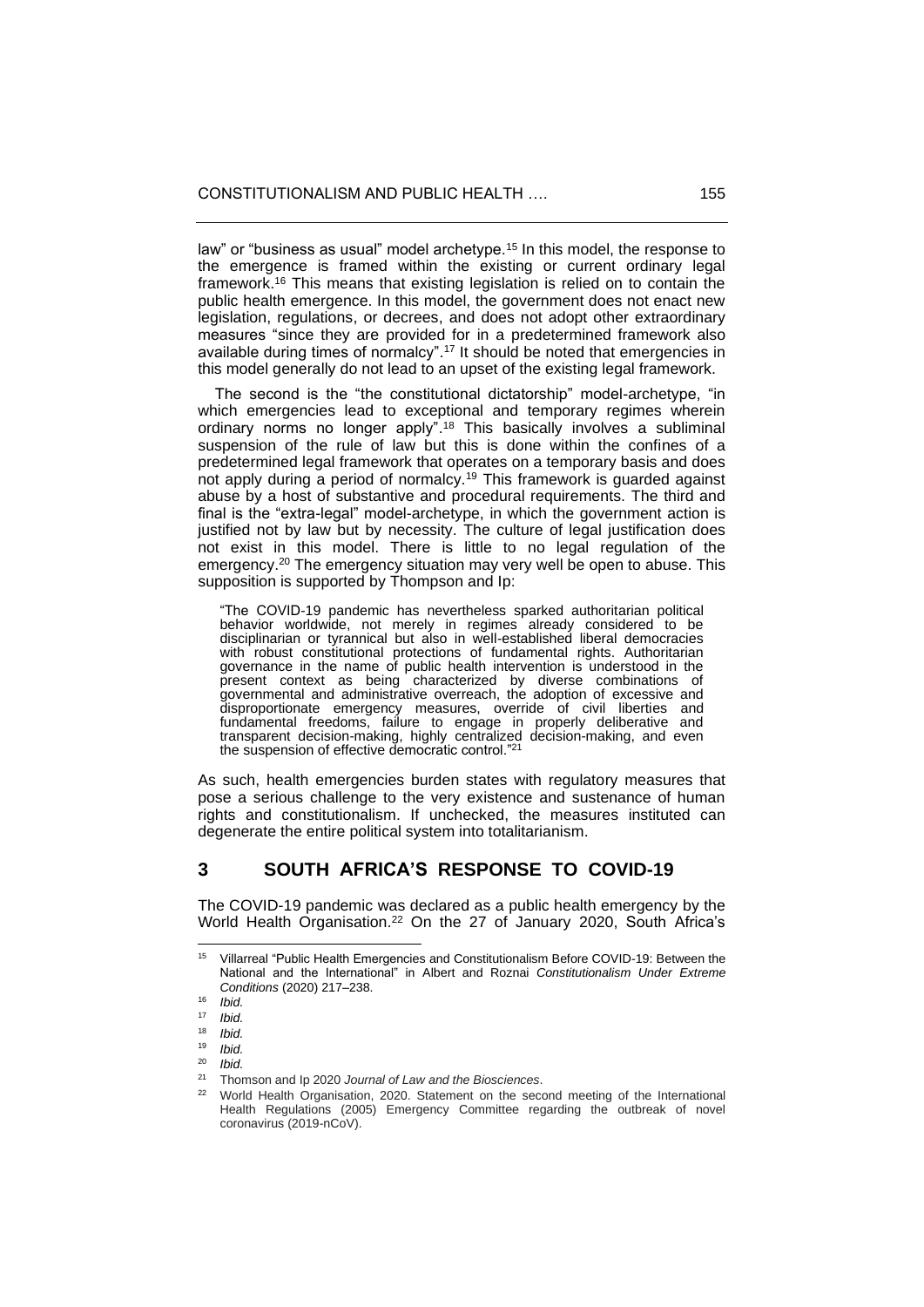National Institute for Communicable Diseases (NICD) published a statement that assured the nation that the country was prepared to deal with the possibility of detection of the virus in the country. The statement by NICD read:

"We would like to assure South Africans that South Africa is prepared to deal with the eventuality of a possible imported case as we have put in place systems to rapidly identify, detect and respond to any cases that may reach our borders."<sup>23</sup>

On 30 January 2020, the World Health Organisation announced COVID-19 as a "public health emergence of international concern". <sup>24</sup> This was a key point in the international as well domestic response to the pandemic. On 5 March 2020, South Africa announced its first case.<sup>25</sup> On 11 March 2020 COVID-19 was declared a pandemic by the World Health Organisation. This was followed by President Cyril Ramaphosa announcing a series of measures that were aimed at fighting the spread of the virus. These measures affected travel, social interactions, and gatherings of more than the specified number of people.<sup>26</sup> A state of national disaster was declared.<sup>27</sup> In response thereto, on 23 of March 2020, South Africa announced a nationwide lockdown. 28

 To curb the spread of the virus, the government of South Africa, acting in terms of section 27(2) of the Disaster Management Act of 2002 declared a State of National Disaster in the country and published accompanying regulations.<sup>29</sup> These regulations had the effect of shutting the economy, disrupting social lives as people were confined to their homes essentially limiting their civil rights and liberties.<sup>30</sup> According to Labuschagne, the government promulgated a series of regulations restricting, among other things, the movement of persons. Thomas and Ip submit:

"Considering the almost total limitation on the right of assembly (with the exception of a funeral) and the severe limitations on the freedom of movement, the effect of these measures is indeed more akin to a State of Emergency in the context of these rights."<sup>31</sup>

To enforce the lockdown restrictions, the government deployed the South African National Defence Force (SANDF) into various cities across the

<sup>&</sup>lt;sup>23</sup> National Institute of Communicable Disease (NICD) "Increasing Cases of Novel Coronavirus (2019-Ncov): Update on South Africa's Preparedness" (27 January 2020) [https://www.nicd.ac.za/increasing-cases-of-novel-coronavirus-2019-ncov-update-on-south](https://www.nicd.ac.za/increasing-cases-of-novel-coronavirus-2019-ncov-update-on-south-africas-preparedness/)[africas-preparedness/](https://www.nicd.ac.za/increasing-cases-of-novel-coronavirus-2019-ncov-update-on-south-africas-preparedness/) (accessed 2020-09-26).

World Health Organisation "WHO Director-General's Statement on IHR Emergency<br>Committee on Novel Coronavirus (2019-nCoV)" (30 January 2020) Committee on Novel Coronavirus (2019-nCoV)" (30 January 2020) [https://www.who.int/dg/speeches/detail/who-director-general-s-statement-on-ihr](https://www.who.int/dg/speeches/detail/who-director-general-s-statement-on-ihr-emergency-committee-on-novel-coronavirus-(2019-ncov))[emergency-committee-on-novel-coronavirus-\(2019-ncov\)](https://www.who.int/dg/speeches/detail/who-director-general-s-statement-on-ihr-emergency-committee-on-novel-coronavirus-(2019-ncov)) (accessed 2020-09-27).

<sup>25</sup> Abdool-Karim "The South African Response to the Pandemic" 2020 382(24) *New England Journal of Medicine* 95.

<sup>&</sup>lt;sup>26</sup> GN 313 in *GG* 43096 of 2020-03-15.

<sup>27</sup> GN 318 in *GG* 43107 of 2020-03-18.

<sup>28</sup> GN 398 in *GG* 43148 of 2020-03-25.

<sup>29</sup> GN 318 in *GG* 43107 of 2020-03-18.

<sup>&</sup>lt;sup>30</sup> Staunton, Swanepoel and Labuschagne "Between a Rock and a Hard Place: COVID-19 and South Africa's Response" 2020 *Journal of Law and the Biosciences.*

<sup>31</sup> Thomson and Ip 2020 *Journal of Law and the Biosciences*.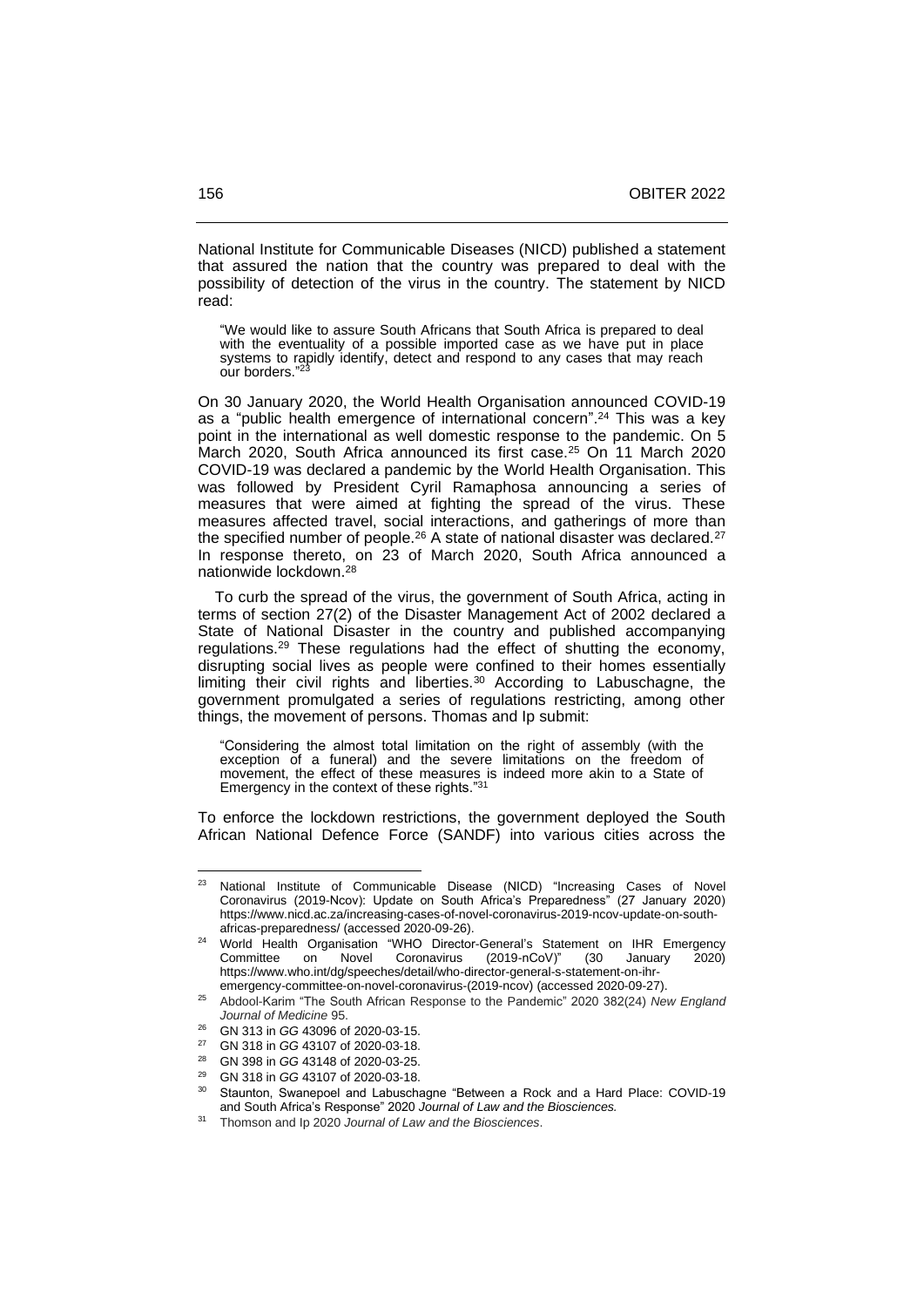country.<sup>32</sup> It should be noted that, in South Africa, as well as other countries, allegations of violations of rights have been made and courts have been called upon to make pronouncements on the constitutionality of state action. The deployment of the army to enforce the lockdown in South Africa was criticised from a human rights perspective and fears of brutality were compounded by evidence from across the country.<sup>33</sup> Images and videos went viral on social media and grabbed national attention. Scholars have cautioned that governments have previously used public emergencies, including health emergencies, to justify "discrimination, repression of political opponents or to enhance marginalization of minorities or other vulnerable populations". 34

 The restrictions on fundamental rights such as the right to freedom of movement and freedom of assembly coupled with brutal policing by soldiers were apartheid-like. More aptly, the brutality stirred a strenuous sense of *déjà vu* for those who survived apartheid, and a bitter taste of it for those who were born free. Given this, it is important to ascertain how the South African government balanced the need to protect lives from the pandemic and the need to preserve the hard-won rights and freedoms of the people.

## **4 CONSTITUTIONAL AND LEGAL FRAMEWORK FOR A LIMITATION OF RIGHTS IN SOUTH AFRICA**

South Africa is a constitutional democracy whose Constitution speaks to its aspirations as a nation and the values which bind its people.<sup>35</sup> A fundamental feature of the Constitution of South Africa was aptly summed up by the former Chief Justice Ismail Mahomed in *S v Makwanyane*:

"it retains from the past only what is defensible and represents a decisive break from, and a ringing rejection of that part of the past which is disgracefully racist, authoritarian, insular and repressive, and a vigorous identification of and commitment to a democratic, universalistic, caring and aspirationally egalitarian ethos expressly articulated in the Constitution. The contrast between the past which it repudiates and the future to which it seeks to commit the nation is stark and dramatic". 36

The inequalities that existed in South Africa in the pre-1994 era inflicted undesired pain on the majority of the population. These inequalities were anchored on the system of apartheid which had a blatant disregard for human rights and fundamental freedoms. The post-apartheid era birthed a new constitution whose values were founded on the humane principles of

Kiewit "Three-month Covid-19 Deployment of SANDF Planned" (27 March 2020) [https://mg.co.za/coronavirus-essentials/2020-03-27-three-month-covid-19-deployment-of](https://mg.co.za/coronavirus-essentials/2020-03-27-three-month-covid-19-deployment-of-sandf-planned/)[sandf-planned/](https://mg.co.za/coronavirus-essentials/2020-03-27-three-month-covid-19-deployment-of-sandf-planned/) (accessed 2020-11-27).

<sup>&</sup>lt;sup>33</sup> See Seekings and Nattrass "Covid vs. Democracy: South Africa's Lockdown Misfire" 2020 31(4) Journal of Democracy 106-121.

<sup>34</sup> Richardson and Devine 2020 *Michigan Journal of International Law* 17.

<sup>35</sup> O'Regan "Text Matters: Some Reflections on the Forging of a New Constitutional Jurisprudence in South Africa" 2012 75(1) *The Modern Law Review* 1‒32.

<sup>36</sup> *S v Makwanyane* 1995 (3) SA 391 (CC) 262.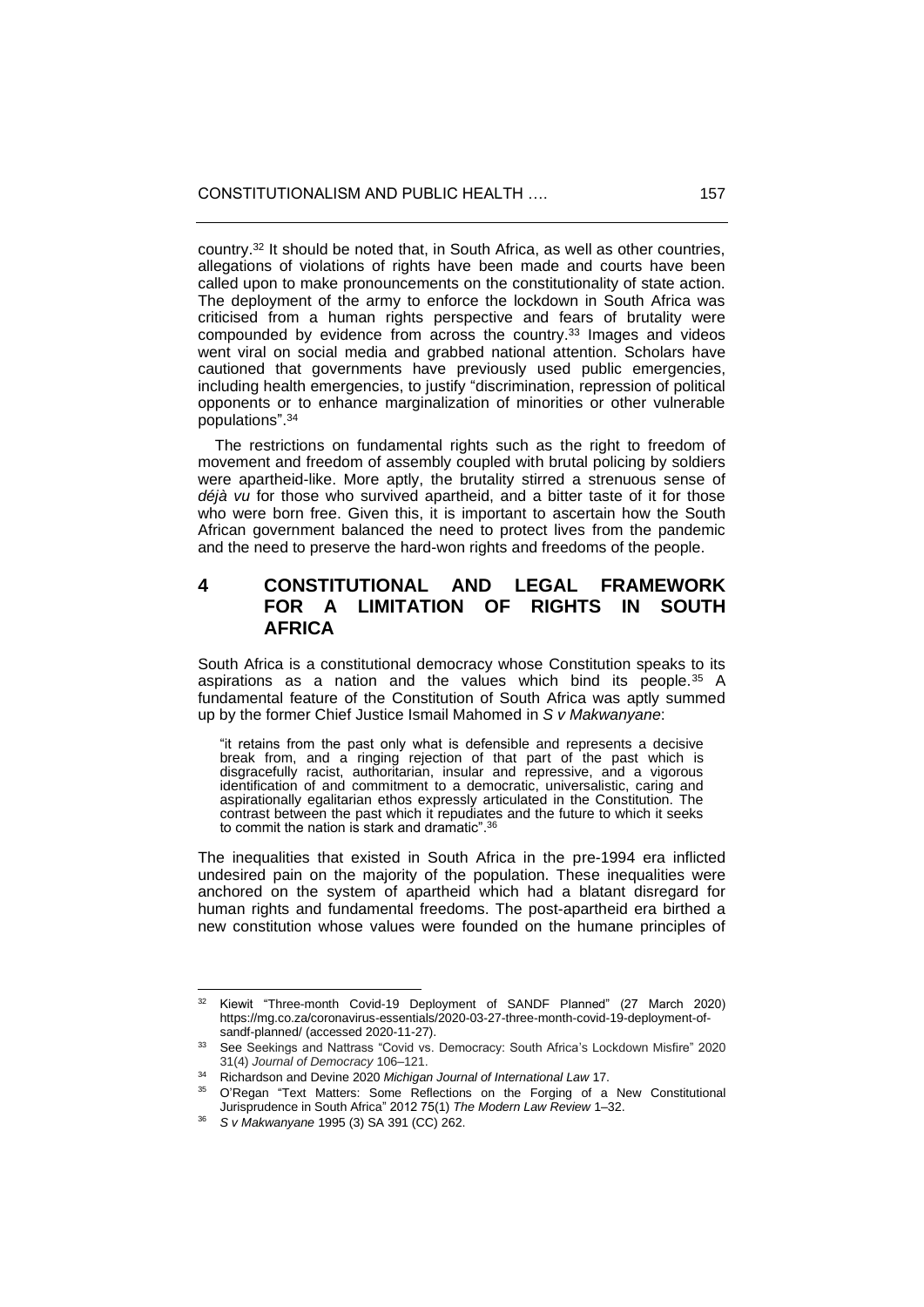democracy and the respect for human rights and fundamental freedom.<sup>37</sup> The Constitution, therefore, affirms human rights but also allows for a derogation of these within its parameters. Unlike during a state of emergency where rights are suspended, during a state of disaster, the government can only limit rights in terms of section 36 of the Constitution.<sup>38</sup>

 The constitutional design places a general standard of "reasonable and justifiable" in an open democratic society, based on human dignity, equality, and freedom. Section 36 of the Constitution provides the guidelines for limitations of rights. In terms of this provision:

- "(1) The rights in the Bill of Rights may be limited only in terms of law of general application to the extent that the limitation is reasonable and justifiable in an open and democratic society based on human dignity, equality and freedom, taking into account all relevant factors including–
	- (a) the nature of the right;<br>(b) the importance of the p the importance of the purpose of the limitation;
	-
	- (c) the nature and extent of the limitation;<br>(d) the relation between the limitation and the relation between the limitation and its purpose; and
	- (e) less restrictive means to achieve the purpose." 39

Van Staden observes that section 36(1) is not designed to be an invitation for the limitation of rights by the state, rather it is a limitation of how the state may do so. Therefore, section 36 should be read as part of the protection of the rights and not the infringement of the rights. <sup>40</sup> Section 36 provides that a right may be limited if it is reasonable and justifiable to do so in an open and democratic society based on the principles of freedom, dignity, and equality. To determine whether this standard has been satisfied by the state, "the courts must conduct an analysis of the nature, extent, and purpose of the right and its limitation, and ascertain the limitation's rationality and proportionality". <sup>41</sup> A further enquiry that courts make is to consider whether there were other less restrictive means to achieve the purpose of the limitation.<sup>42</sup>

"Because the unmolested exercise (rather than the limitation) of guaranteed rights is the default position, government must 'restrain itself when regulating' such exercise – freedom is the general rule, and limitation is the exception. Such exceptional limitations must be for valid, constitutional, public purposes, rather than purposes not contemplated by the Constitution. Purposes that are unconstitutional, or simply extra-constitutional, are insufficient to justify rights limitations."<sup>43</sup>

Under international law, the limitation of rights cannot go beyond what is permissible as per various international conventions and protocols. In terms of international law, the widely accepted notion is that such measures or

<sup>&</sup>lt;sup>37</sup> Tambe-Endoh "Democratic Constitutionalism in Post-apartheid South Africa: The Interim Constitution Revisited" 2015 7(1) *Africa Review* 7.

<sup>38</sup> Brickhill "Constitutional Implications of Covid-19" 2020 *Talking Points* [https://juta.co.za/documents/678/Issue\\_1\\_-\\_Talking\\_Points\\_\\_Constitutional\\_Implications\\_](https://juta.co.za/documents/678/Issue_1_-_Talking_Points__Constitutional_Implications_%20of_Covid-19.pdf)  [of\\_Covid-19.pdf](https://juta.co.za/documents/678/Issue_1_-_Talking_Points__Constitutional_Implications_%20of_Covid-19.pdf) (accessed 2021-01-02).

 $39$  S 36 of the Constitution of the Republic of South Africa, 1996.

<sup>40</sup> Van Staden "Constitutional Rights and their Limitations: A Critical Appraisal of the COVID-19 Lockdown in South Africa" 2020 20(2) *African Human Rights Law Journal* 484‒511.

<sup>41</sup> *Ibid.*

<sup>42</sup> *Ibid.*

<sup>43</sup> Van Staden 2020 *African Human Rights Law Journal* 492.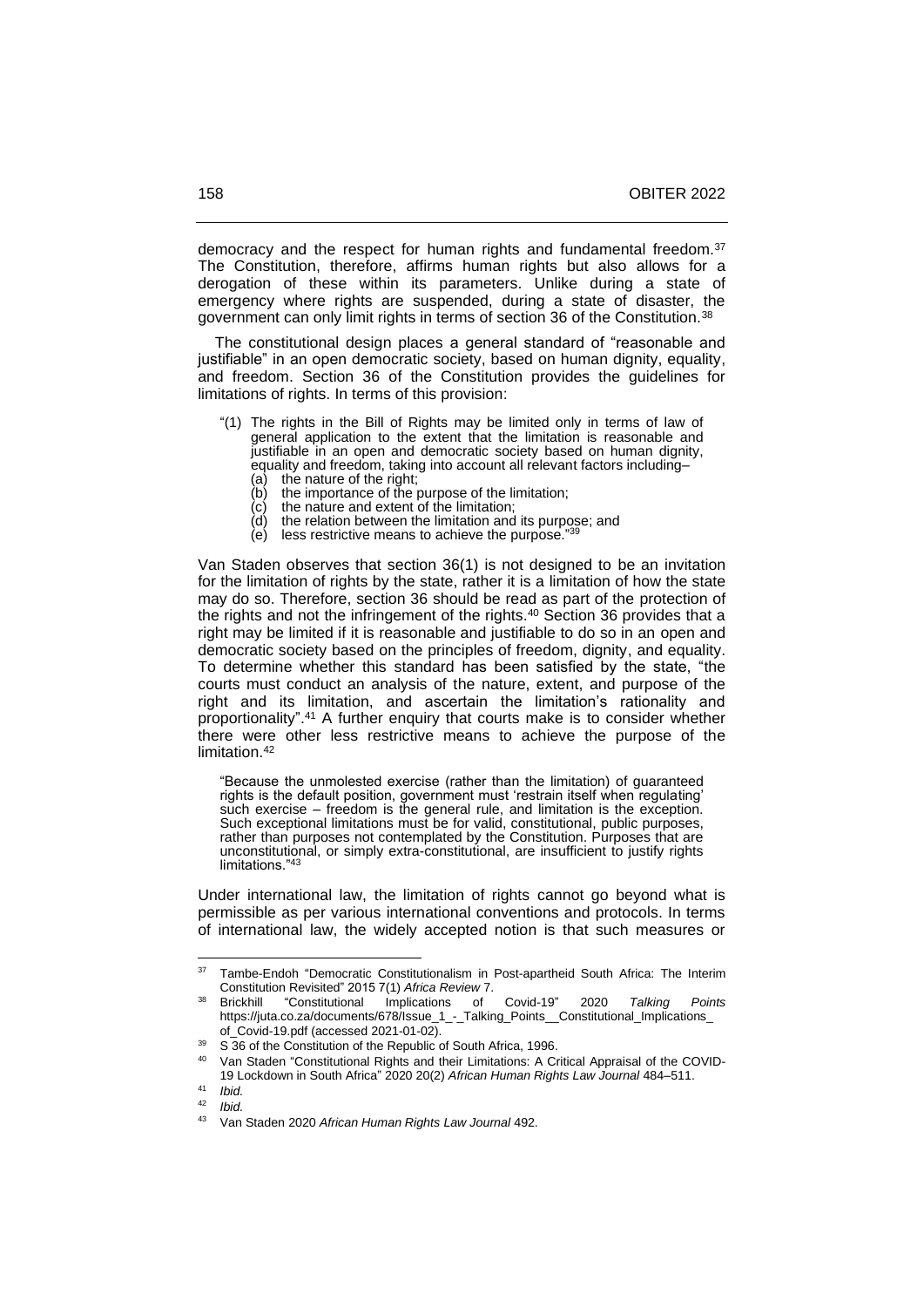limitations must be necessary, proportionate, and reasonably related to legitimate public ends.<sup>44</sup> Scholars have however pointed out that "the possibility to derogate in times of emergency does not substitute itself to permissible limitations of human rights, and if states can attain their public policy objectives without using derogatory measures, they should do it".<sup>45</sup>

 While it is conceded that states have an obligation to institute measures, including limiting certain rights, to contain a public emergency or disaster, the derogations should not be disproportionate. The International Covenant on Civil and Political Rights (ICCPR) provides for permissible limitations during a state of a public health emergency. These act as safeguards against states over-exercising their powers to limit human rights beyond what is proportionate. The General Comment No. 31 [80] of the Covenant on Civil and Political Rights of May 2004 provides:

"States Parties must refrain from violation of the rights recognized by the Covenant, and any restrictions on any of those rights must be permissible under the relevant provisions of the Covenant. Where such restrictions are made, States must demonstrate their necessity and only take such measures as are proportionate to the pursuance of legitimate aims in order to ensure continuous and effective protection of Covenant rights. In no case may the restrictions be applied or invoked in a manner that would impair the essence of a Covenant right."<sup>46</sup>

The least invasive measures should always be the first option. According to Lebret strict necessity implies the need to show a close relationship between the emergency and the measures being taken and that less invasive measures would be inefficient.<sup>47</sup> International law imposes derogable and non-derogable rights in a public disaster or public emergency. Nonderogable rights include the prevention of all forms of torture<sup>48</sup> and the right to life<sup>49</sup> among others. In an address on COVID-19, the Inter-American Commission warned:

"even in the most extreme and exceptional cases in which suspension of certain rights may become necessary, international law lays down a series of requirements such as legality, necessity, proportionality and timeliness, which are designed to prevent measures such a state of emergency from being used illegally or in an abusive or disproportionate way, causing human rights violations or harm to the democratic system of government". 50

It cannot be disputed that emergency powers give wide discretionary powers to governments to institute measures they deem necessary for the containment of the disaster. Measures or safeguards taken should be

<sup>44</sup> Articles 17 and Article 19 of the Imternational Covenant on Civil and Political Rights and United Nations Declaration of Human Rights respectively.

<sup>45</sup> Lebret "COVID-19 Pandemic and Derogation to Human Rights" 2020 7(1) *Journal of Law and the Biosciences* 3‒4.

<sup>46</sup> UN Human Rights Committee (HRC) General Comment No 31 [80] *The Nature of the General Legal Obligation Imposed on States Parties to the Covenant* (26 May 2004) CCPR/C/21/Rev.1/Add.13 <https://www.refworld.org/docid/478b26ae2.html> (accessed 2020- 10-4).

<sup>47</sup> Lebret 2020 *Journal of Law and the Biosciences* 6.

<sup>48</sup> Article 7 of ICCPR; Article 5 of the ACHR.

Article 6 of the ICCPR; Article 4 of ACHR.

IACHR "Pandemic and Human Rights in the Americas, Resolution 1/2020" (10 April 2020) https:/[/www.oas.org/en/iachr/decisions/pdf/Resolution-1-20-en.pdf](http://www.oas.org/en/iachr/decisions/pdf/Resolution-1-20-en.pdf) (accessed 2020-10-24).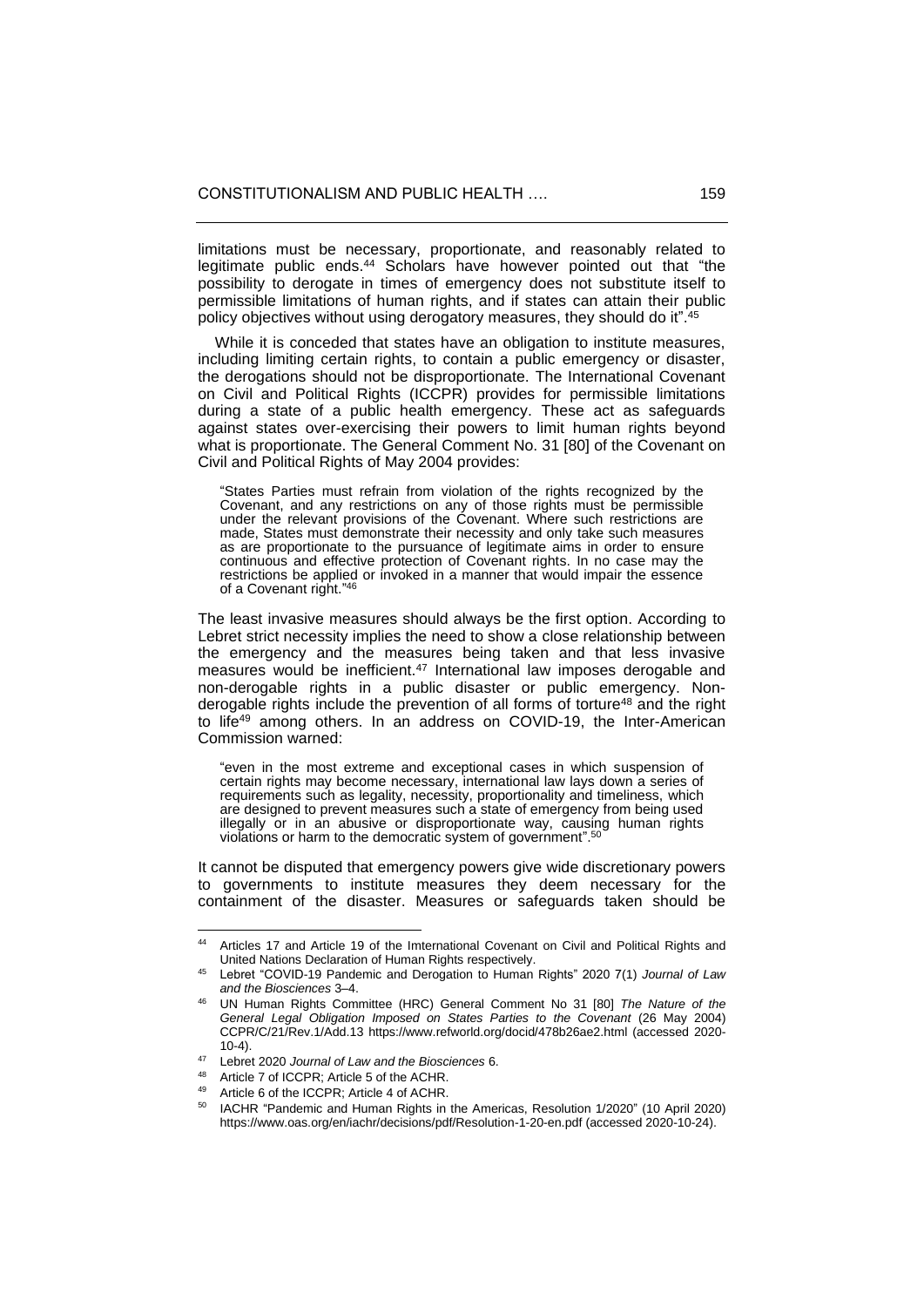necessary in terms of both the law and human rights.<sup>51</sup> Palmer and Martin note that "a paradigm shift away from rights protection focusing on the individual to wider protective concerns during the pandemic can be justified in some circumstances". <sup>52</sup> The effect of this is that these powers can be abused by states and human rights suspended or diverted to protect a more pressing public health emergency. The approaches adopted by states tend to overlook the importance of human rights in general, especially the rights that permeate the framing of lockdown restrictions.

## **5 THE STATE OF DISASTER AND ITS CONSTITUTIONAL AND HUMAN RIGHTS IMPLICATIONS IN SOUTH AFRICA**

South Africa has so far opted for a less radical measure to curb the spread of COVID- 19 by declaring a state of disaster instead of a state of emergency.<sup>53</sup> Acting in terms of section 27 of the Disaster Management Act, <sup>54</sup> the Minister of Co-operative Governance and Traditional Affairs,

- <sup>52</sup> Palmer and Martin "Public Health Emergencies and Human Rights: Problematic Jurisprudence Arising from the COVID-19 Pandemic" 2020 *Forthcoming, European Human Rights Law Review*.
- <sup>53</sup> *GG* 43096 of 2020-03-15.
- 27. Declaration of national state of disaster
	- (1) In the event of a national disaster, the Minister may, by notice in the Gazette, declare a national state of disaster if-
		- (a) existing legislation and contingency arrangements do not adequately provide for the national executive to deal effectively with the disaster; or
		- (b) other special circumstances warrant the declaration of a national state of disaster.
	- (2) If a national state of disaster has been declared in terms of subsection (1), the Minister may, subject to subsection (3), and after consulting the responsible Cabinet member, make regulations or issue directions or authorise the issue of directions concerning-
		- (a) the release of any available resources of the national government, including stores, equipment, vehicles and facilities;
		- (b) the release of personnel of a national organ of state for the rendering of emergency services;
		- (c) the implementation of all or any of the provisions of a national disaster management plan that are applicable in the circumstances;
		- (d) the evacuation to temporary shelters of all or part of the population from the disaster-stricken or threatened area if such action is necessary for the preservation of life;
		- (e) the regulation of traffic to, from or within the disaster-stricken or threatened area;
		- (f) the regulation of the movement of persons and goods to, from or within the disaster-stricken or threatened area;
		- (g) the control and occupancy of premises in the disaster-stricken or threatened area;
		- (h) the provision, control or use of temporary emergency accommodation;
		- (i) the suspension or limiting of the sale, dispensing or transportation of alcoholic beverages in the disaster-stricken or threatened area;
		- (j) the maintenance or installation of temporary lines of communication to, from or within the disaster area;

<sup>51</sup> Moodley, Obasa and London "Isolation and Quarantine in South Africa During COVID-19: Draconian Measures or Proportional Response?" 2020 110(6) *South African Medical Journal* 1‒2.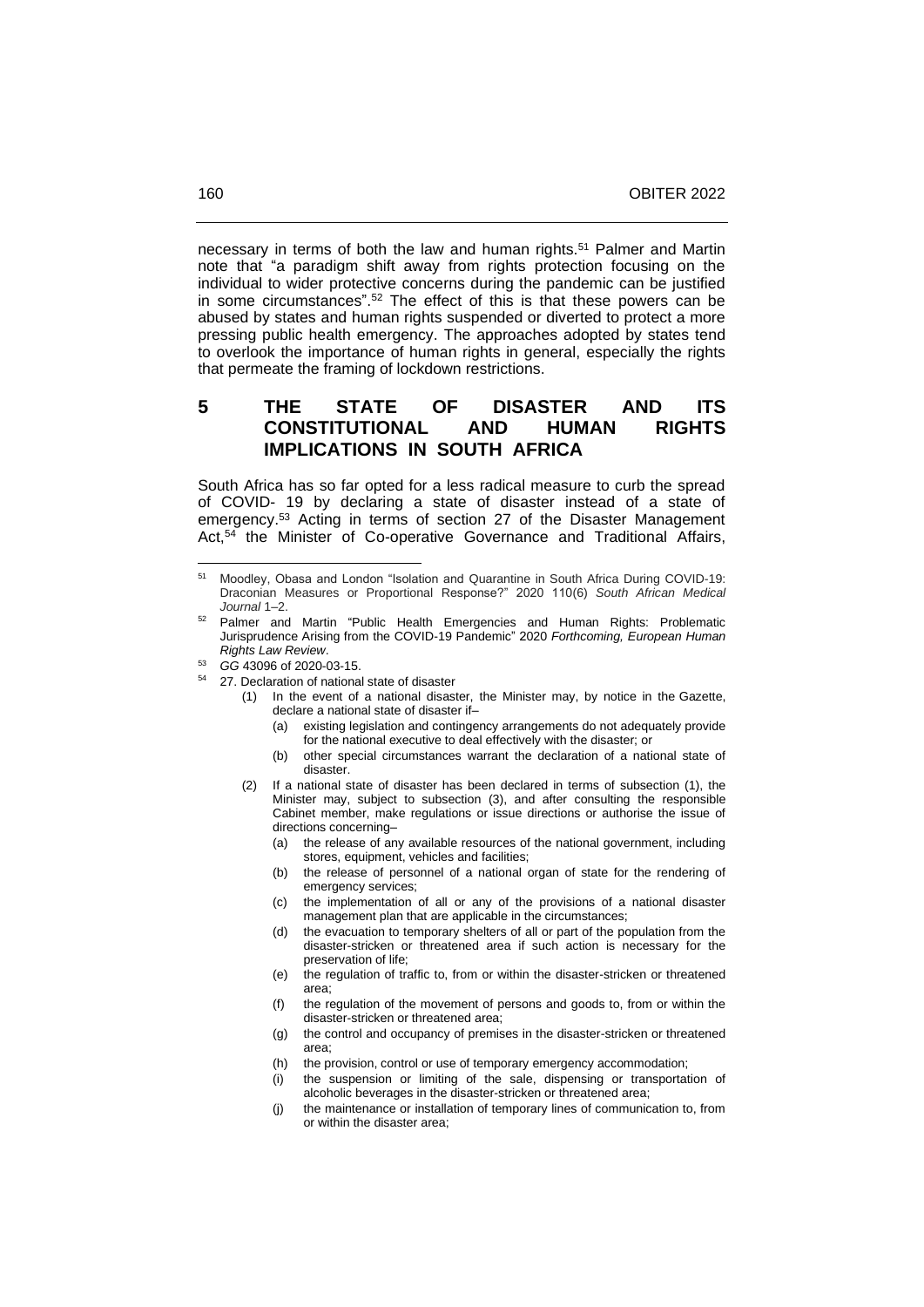Nkosazana Dlamini-Zuma cited the "magnitude and severity of the COVID-19 outbreak which has been declared a global pandemic …" and "the need to augment the existing measures undertaken by organs of state to deal with the pandemic". <sup>55</sup> In terms of this the Disaster Management Act, "disasters" are defined as:

"[A] progressive or sudden, widespread or localised, natural or human-caused occurrence which (a) causes or threatens to cause (i) death, injury or disease; (ii) damage to property, infrastructure or the environment; or (iii) significant disruption of the life of a community; and (b) is of a magnitude that exceeds the ability of those affected by the disaster to cope with its effects using only their own resources". 56

This declaration was accompanied by extensive Disaster Management Regulations<sup>57</sup> described as "steps necessary to prevent an escalation of the disaster or to alleviate, contain and minimise the effects of the disaster". 58 Section 3 of the Regulations "Prevention and Prohibition of Gatherings" states:

"3. (1) In order to contain the spread of COVID-19, a gathering is prohibited.  $(2)$  An enforcement officer must, where a gathering takes place–  $(a)$  order the persons at the gathering to disperse immediately; and (b) if they refuse to disperse, take appropriate action, which may, subject to the Criminal Procedure Act, include arrest and detention. (3) The assembly of more than 50 persons at premises where liquor is sold and consumed is prohibited."<sup>59</sup>

These regulations did not enforce a lockdown but simply regulated the permissible size of gatherings. However, after the announcement of a nationwide lockdown by the government, the Regulations were amended to

- (m) the facilitation of response and post-disaster recovery and rehabilitation;
- (n) other steps that may be necessary to prevent an escalation of the disaster,
- or to alleviate, contain and minimise the effects of the disaster; or (o) steps to facilitate international assistance.
- (3) The powers referred to in subsection (2) may be exercised only to the extent that this is necessary for the purpose of-
	- (a) assisting and protecting the public;
	- (b) providing relief to the public;
	- (c) protecting property;
	- (d) preventing or combating disruption; or
	- (e) dealing with the destructive and other effects of the disaster.
- (4) Regulations made in terms of subsection (2) may include regulations prescribing penalties for any contravention of the regulations.
- (5) A national state of disaster that has been declared in terms of subsection  $(1)$ -
	- (a) lapses three months after it has been declared;
		- (b) may be terminated by the Minister by notice in the Gazette before it lapses in terms of paragraph (a); and
		- (c) may be extended by the Minister by notice in the Gazette for one month at a time before it lapses in terms of paragraph (a) or the existing extension is due to expire."
- <sup>55</sup> *GG* 43096 of 2020-03-15.
- <sup>56</sup> Disaster Management Act 57 of 2002.
- <sup>57</sup> *GG* 43107 of 2020-03-18.
- <sup>58</sup> *Ibid.*
- <sup>59</sup> *Ibid.*

<sup>(</sup>k) the dissemination of information required for dealing with the disaster;

<sup>(</sup>l) emergency procurement procedures;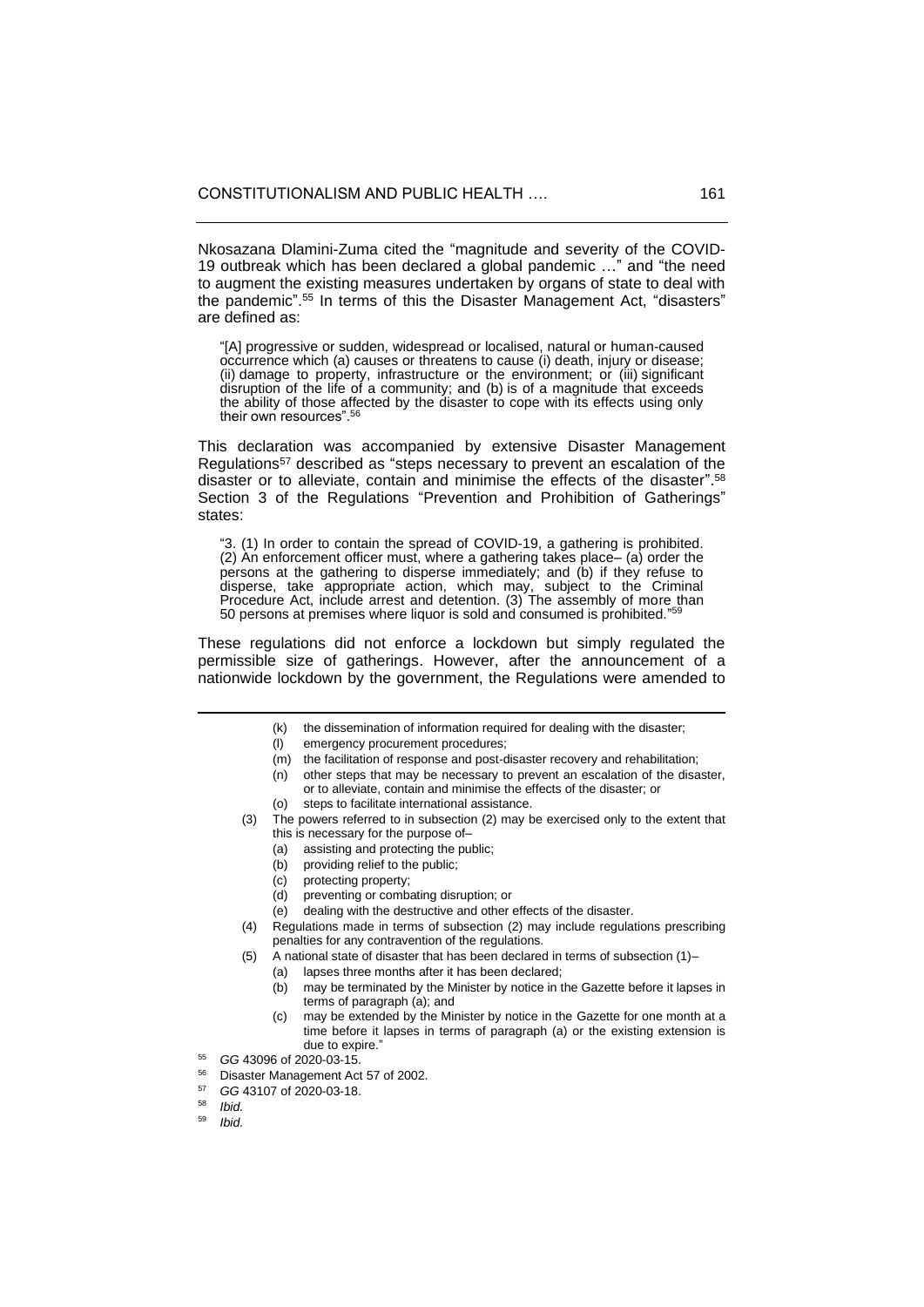include various other measures on, but not limited to, the sale of liquor, religious gatherings, and funeral gatherings.<sup>60</sup> The most relevant provision for purposes of this article is the amendment of Regulation 11B of the Regulations:

"(b) During the lockdown, all businesses and other entities shall cease operations, except for any business or entity involved in the manufacturing, supply, or provision of an essential good or service, save where operations are provided from outside of the Republic or can be provided remotely by a person from their normal place of residence." 61

In an urgent application of *De Beer v The Minister of Cooperative Governance and Traditional Affairs*, <sup>62</sup> the South African High Court, on the 2<sup>nd</sup> of June 2020, ruled that the regulations issued in terms of section 27 of the Disaster Management Act<sup>63</sup> were unconstitutional and invalid. This decision was deeply flawed in many respects,<sup>64</sup> however, it made some interesting observations. Relevant to the scope of this article is the expression by the learned judge that the blanket ban imposed on all gatherings (except religious gatherings under strict conditions), including under alert level 3 is tantamount to reverting to the pre-constitution era of blanket bans. The High Court held:

"no recognition has been given to any section 17 rights nor has any consideration been given to the infringement thereof or whether a blanket ban could be justifiable as opposed to a limited·and regulated 'allowance' of the exercise of those rights. The reversion to a blanket ban harks back to a pre-Constitutional era and restrictive State of emergency regulations". 65

The importance of demonstrations cannot be understated. At a time when the government and government officials are being accused of looting COVID-19 related funds and gross irregularities in the awarding of COVID-19 related tenders, this type of ban stifles any form of demonstration and picketing against corruption.<sup>66</sup> Demonstrations and other forms of protests are important to hold the government to account.<sup>67</sup> COVID-19 pandemic has laid bare "the weaknesses of our systems of governance, including the abusive culture of security institutions in the name of upholding law and order and the appetite of some in government to pocket public resources meant for fighting the pandemic". <sup>68</sup> Widespread corruption, as well as human

<sup>60</sup> Disaster Management Act, 2002: Amendment of Regulations Issued in Terms of Section 27(2).

<sup>61</sup> Act 57 of 2002.

<sup>62</sup> *De Beer v The Minister of Cooperative Governance and Traditional Affairs* (21542/2020) [2020] ZAGPPHC 184.

<sup>63</sup> *GG* 43258.

<sup>&</sup>lt;sup>64</sup> Brickhill "The Striking Down of Lockdown Regulations: Constitutional Implications of Covid-19" 2020 14 *Talking Points*.

<sup>65</sup> *De Beer v The Minister of Cooperative Governance and Traditional Affairs supra* 8.

<sup>&</sup>lt;sup>66</sup> Heywood "Scandal of the Year: Covid-19 Corruption" <https://www.dailymaverick.co.za/article/2020-12-27-scandal-of-the-year-covid-19-corruption/> (accessed 2021-02-27).

Omar "A Legal Analysis in Context: The Regulation of Gatherings Act - A Hindrance to the Right to Protest?" 2017 62 South African Crime Quarterly 21-31.

<sup>68</sup> Dersso "The Impact of COVID-19 on Human and Peoples' Rights in Africa" ACCORD (20 September 2020) [https://www.accord.org.za/analysis/the-impact-of-COVID-19-on-human](https://www.accord.org.za/analysis/the-impact-of-covid-19-on-human-and-peoples-rights-in-africa/)[and-peoples-rights-in-africa/](https://www.accord.org.za/analysis/the-impact-of-covid-19-on-human-and-peoples-rights-in-africa/) (accessed 2020-10-17).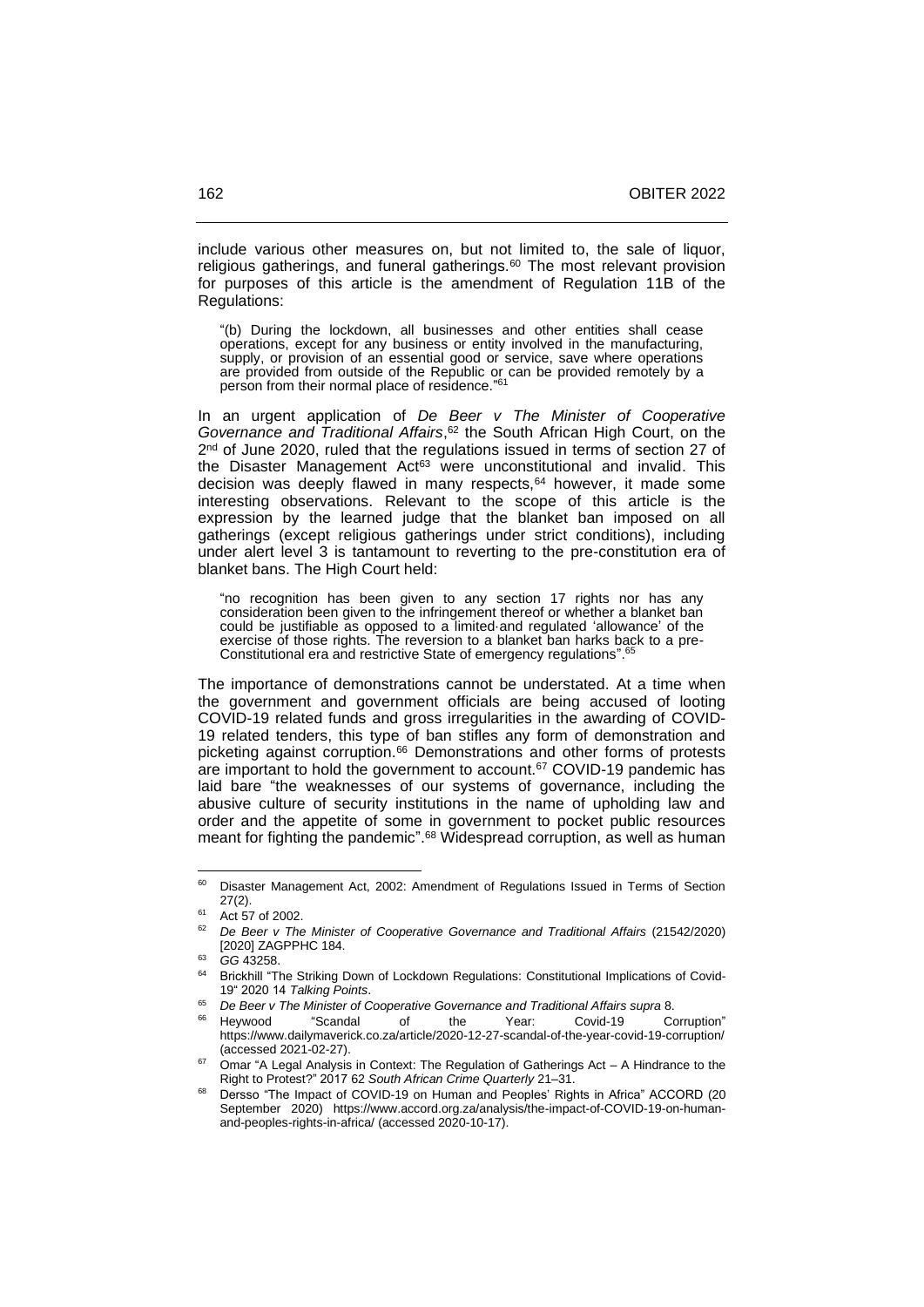rights abuses, have taken place under the cover of COVID-19 lockdowns and the regulations have not helped matters as the public cannot hold the government to account.<sup>69</sup> The closing down of the spaces to exercise the rights to demonstrate and picket government in terms of section 17 of the Constitution has been synonymous with dictatorships elsewhere in Africa and beyond.<sup>70</sup>

 The Wisconsin Supreme Court, in the United States of America, in a COVID-19 related case, made a very instructive argument about the respect of constitutional rights during states of emergencies. The Court held:

"[T]here is no pandemic exception […] to the fundamental liberties the Constitution safeguards. Indeed, individual rights secured by the Constitution do not disappear during a public health crisis. These individual rights, including the protections in the Bill of Rights ... are always in force and restrain government action". 71

According to Staunton, Swanepoel, and Labuschagne, the restrictions on freedom of movement and assembly in South Africa are worse than those imposed during apartheid. They argue that even though the restrictions on freedom of movement during the lockdown were imposed in a different context to those imposed during apartheid, they have been met with the same apprehension.<sup>72</sup>

 Given that the various restrictions under scrutiny here were imposed under a state of national disaster to deal with a national crisis, people are likely to be forgiving of the associated violations. However, the deployment of armed forces to enforce the national lockdown led to some reprehensible consequences.<sup>73</sup> While it was conceivable that the deployment of soldiers was going to cause despondency, no one could imagine that this would lead to a *déjà vu* of the apartheid era. The deployment of soldiers was announced on national television by President Ramaphosa dressed in full military regalia. Scholars have criticised this as a show of force and militarised response to the coronavirus pandemic.<sup>74</sup> Soon after the deployment of the army, there were allegations of the army and police discharging rubber bullets, and videos of abuse and torture circulated on social media. 11 lockdown enforcement-related deaths had been recorded as of 1 June 2020.<sup>75</sup> According to Staunton *et al*:

Fakane "Regulating Freedom of Expression Amidst the Covid-19 Response in South Africa" [https://cipesa.org/2020/11/regulating-freedom-of-association-amidst-the-covid-19-response](https://cipesa.org/2020/11/regulating-freedom-of-association-amidst-the-covid-19-response-in-south-africa/)[in-south-africa/](https://cipesa.org/2020/11/regulating-freedom-of-association-amidst-the-covid-19-response-in-south-africa/) (accessed 2021-02-12).

James and Alihodzic "When is it Democratic to Postpone an Election? Elections During Natural Disasters, Covid-19, and Emergency Situations" 2020 19(3) *Election Law Journal: Rules, Politics, and Policy* 344‒362.

<sup>71</sup> *Wisconsin Legislature v Secretary-Designee Palm* 2020AP65 – OA.

<sup>72</sup> Staunton, Swanepoel and Labuschagne 2020 *Journal of Law and the Biosciences* 6.

<sup>73</sup> On 25 March 2020, the President of the Republic of South Africa, Cyril Ramaphosa deployed the members of the South African National Defence Forces in terms of s 201(2)(*a*) of the Constitution of the Republic of South Africa, 1996, read with s 18(1) of the Defence Act (Act 42 of 2002).

<sup>74</sup> Staunton, Swanepoel and Labuschagne 2020 *Journal of Law and the Biosciences* 6.

<sup>75</sup> Labuschaigne 2020 *South African Journal of Bioethics and Law*.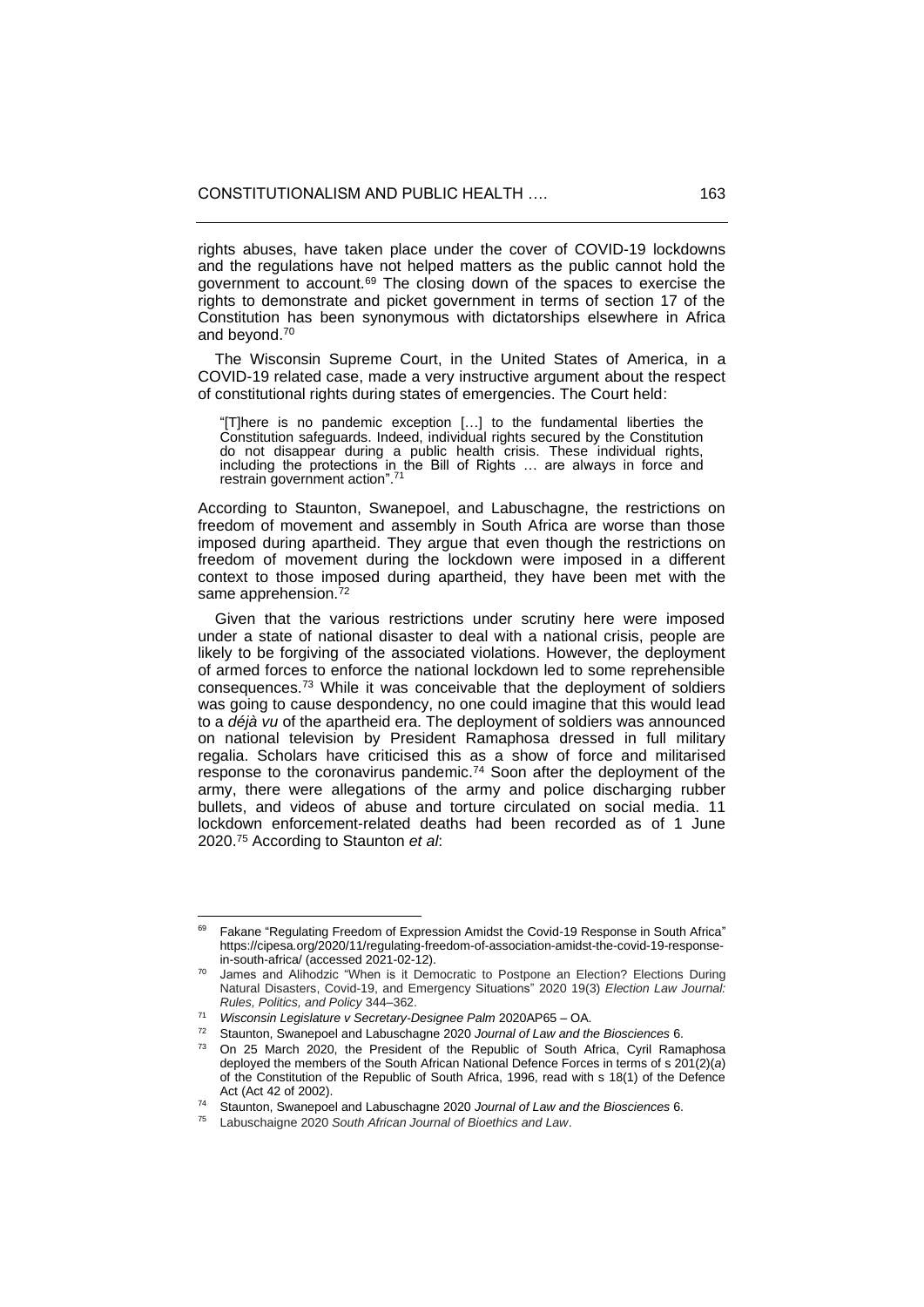"Eight people were reported to have been killed by the police during the first week of the lockdown in enforcing the COVID-19 regulations, which at that time was more than the number of deaths related to the virus."76

Torture is prohibited in terms of both domestic and international law. In terms of section 4(4) of the Prevention and Combating of Torture of Persons Act,<sup>77</sup> not even a state of emergency can warrant the exercise of torture or inhumane degrading treatment of persons. Article 2(1) of the United Nations Convention Against Torture and other Inhumane or Degrading Punishment places an obligation on the state to take legislative and other measures to prevent torture.<sup>78</sup> The right to life and the right to freedom from torture is peremptory in nature.<sup>79</sup> They cannot be derogated from. Article  $2(2)$  of the Convention against torture and Other Cruel, Inhumane and Degrading Treatment or Punishment further provides that; "no exceptional circumstances whatsoever, whether a state of war or a threat of war, internal political instability or any other public emergency, may be invoked as a justification of torture".<sup>80</sup> The deployment of the armed forces to enforce lockdown measures resulted in an imminent violation of both the Constitution of South Africa and international law. As of 1 June 2020, just three months into the lockdown a staggering 230 000 people had been arrested for violating regulations. 81

 The death of one Collins Khosa at the hands of the armed forces drew the nation's attention to issues of torture, inhuman and degrading punishments associated with lockdown enforcement. Khosa's death resulted in a court application, *Khosa v Minister of Defence and Military Veterans* for, *inter alia*, a declaration that members of the public are still entitled to having their fundamental rights upheld and protected by members of the security forces during the lockdown and the declared State of Disaster. The Court declared:

"[N]otwithstanding the Declaration of the State of Disaster and the Lockdown under the Disaster Management Act 57 of 2002, all persons present within the territory of the Republic are entitled to (among others), […] the right to human dignity, right to life, right not to be tortured in any way, right not to be or punished in a cruel, inhuman, or degrading way".<sup>82</sup>

This judgment was widely celebrated as it affirmed the rights of persons during a state of national disaster. With regards to permissible limitations of rights the court also held that "the least restrictive measures must be sought, applied and communicated to the public".<sup>83</sup> According to Brickhill, "[t]he [Khosa] matter has laid bare the abuse of arrest powers and the use of force by the police and the military to enforce the lockdown and ordered the

<sup>76</sup> Staunton, Swanepoel and Labuschagne 2020 *Journal of Law and the Biosciences* 6.

 $^{77}$  A13 of 2013.

UN General Assembly "Convention Against Torture and Other Cruel, Inhuman or Degrading<br>Treatment or Punishment" (10 December 1984) United Nations Treaty Series Treatment or Punishment" (10 December 1984) United Nations, Treaty Series https://www.refworld.org/docid/3ae6b3a94.html (accessed 2020-10-12) vol 1465 85.

<sup>79</sup> United Nations "Office of the High Commissioner for Human Rights and International Bar Association" 2003 9 *Human Rights in the Administration of Justice: A Manual on Human Rights For Judges, Prosecutors and Lawyers.*

 $\frac{80}{81}$  Article 2(2).

<sup>81</sup> Labuschaigne 2020 *South African Journal of Bioethics and Law*.

<sup>82</sup> *Khosa v Minister of Defence and Military Veterans* [2020] ZAGPPHC 147 46.

<sup>83</sup> *Khosa v Minister of Defence and Military Veterans supra* 7.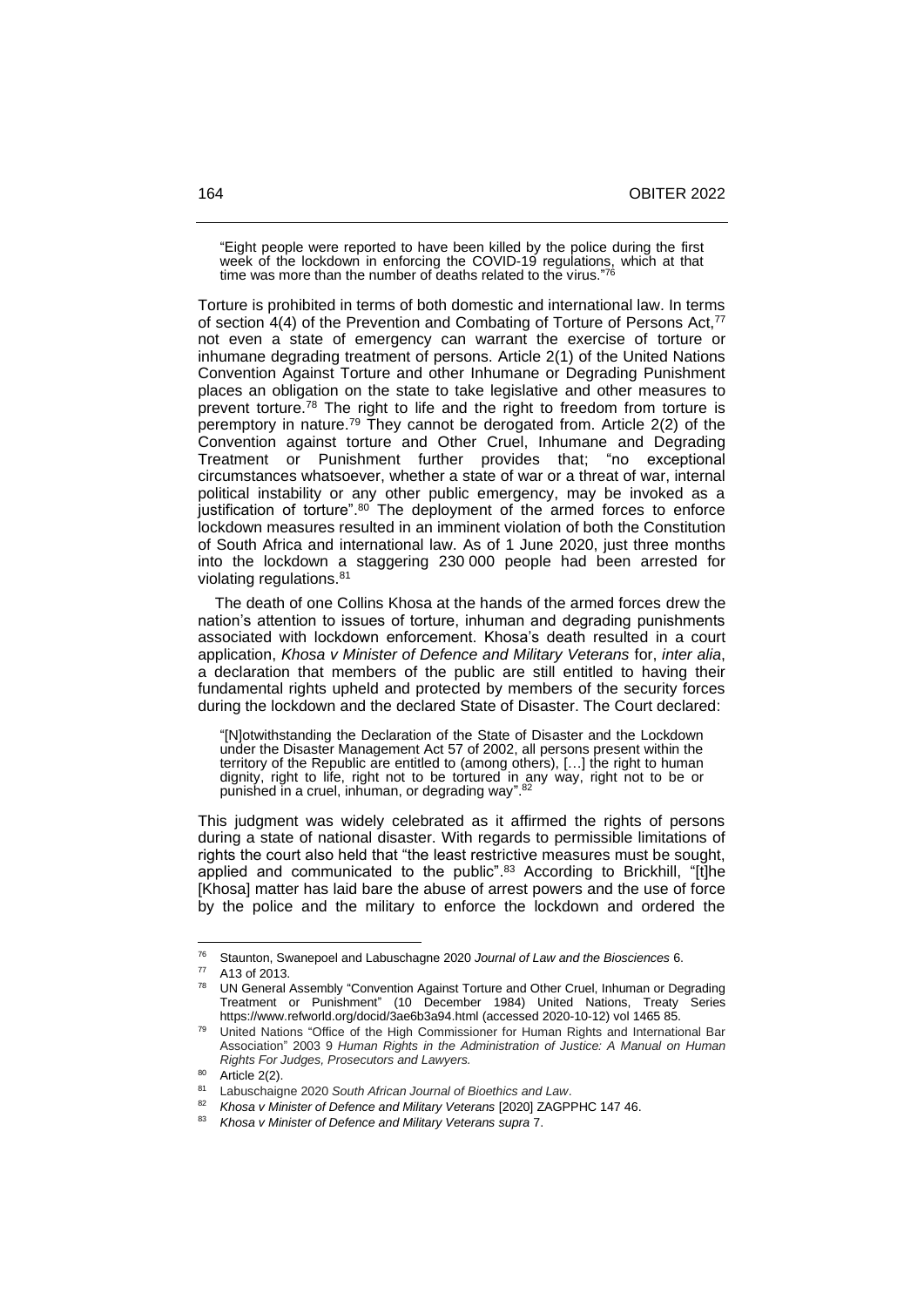imposition of vital accountability mechanisms, reasserting Bill of Rights guarantees". <sup>84</sup> Fears of abuse of powers by authorities during lockdown are widespread. Durojaye and Nanima note that commentators have raised concerns over the potential abuse of the lockdown regulations. They further stress that "under no circumstance should human rights be compromised for the sake of protecting public health". <sup>85</sup> South African police also used physical punishment such as water cannons and rubber bullets on people caught violating lockdown regulations.<sup>86</sup> As such, in this work, we call for there to be checks on executive powers and for the judiciary to exercise its judicial review powers to curb the potential abuse of state power by the executive during a lockdown.

 The courts in South Africa have ruled that there are certain regulations imposed by the state to limit human rights which are neither irrational nor unproportionate. In the case of *Mohamed v President of South Africa,* <sup>87</sup> an urgent application was heard in the High Court wherein the Applicants sought to challenge the constitutionality of some of the regulations made in terms of section 27 of the Disaster Management Act. The Applicants contended that the regulations limited their right to exercise their right to religion, their daily prayers to be exact. In addition to this, it was also contended that the regulations limit their right to freedom of assembly, liberty, dignity, and association. $88$  It was further contended that Regulations 11(B)(i) and (ii) as read with the definition of "gathering" was too broad and was an excessive limit on fundamental rights and should be declared unconstitutional. In dismissing the application Neukircher J held:

"[I]n South Africa right now, every citizen is called upon to make sacrifices to their fundamental rights entrenched in the Constitution. They are called upon to do so in the name of 'the greater good', the spirit of 'ubuntu' (sic) and they are called upon to do so in ways that impact on their livelihoods, their way of life and their economic security and freedom. Every citizen of this country needs to play his/her part in stemming the tide of what can only be regarded as an insidious and relentless pandemic."<sup>89</sup>

In as much as the pandemic generally places an obligation on every citizen to play their part to minimise the spread of the virus, government action should not be seen to be arbitrary. A pandemic does not detract from the government's responsibility to act within the bounds of the law and respect for fundamental rights. The way the lockdown was handled as well as the implementation of some of the regulations posed a serious legal challenge

*Ibid.* 

<sup>84</sup> Brickhill "Constitutional Implications of COVID-19: Arrests and the Use of Force to Enforce<br>Lockdown" https://www.researchgate.net/publication/341670838. Constitutional https://www.researchgate.net/publication/341670838\_Constitutional implications of COVID-19\_Arrests\_and\_the\_use\_of\_force\_to\_enforce\_lockdown (2021-02- $12)$ .

<sup>85</sup> Durojaye and Nanima "From Muhammed and Others to De Beer and Others: Striking the Balance Between Public Health Measures and Human Rights During COVID-19 Era in South Africa" 2020 *Commonwealth Law Bulletin* 15.

<sup>86</sup> Delvac "Human Rights Abuses in the Enforcement of Coronavirus Security Measures" 2020 X(289) *National Law Review*; Muri Assuncao "Hefty Fines, Jail Time, Expulsion: How Governments Around the World are Dealing with People who Ignore Quarantine Orders" (2020-03-21) New York Daily News [https://www.nydailynews.com/coronavirus/ny](https://www.nydailynews.com/coronavirus/ny-coronavirus-hefty-fines-jail-time-expulsion-quarantine-orders-20200321-o3uc6id5vvhsxkcb3ahpikcqci-story.html)[coronavirus-hefty-fines-jail-....](https://www.nydailynews.com/coronavirus/ny-coronavirus-hefty-fines-jail-time-expulsion-quarantine-orders-20200321-o3uc6id5vvhsxkcb3ahpikcqci-story.html) (accessed 2020-07-23).

<sup>87</sup> *Mohamed v President of South Africa* 2020 (5) SA 553 (GP).

<sup>89</sup> *Mohamed v President of South Africa supra* 75.